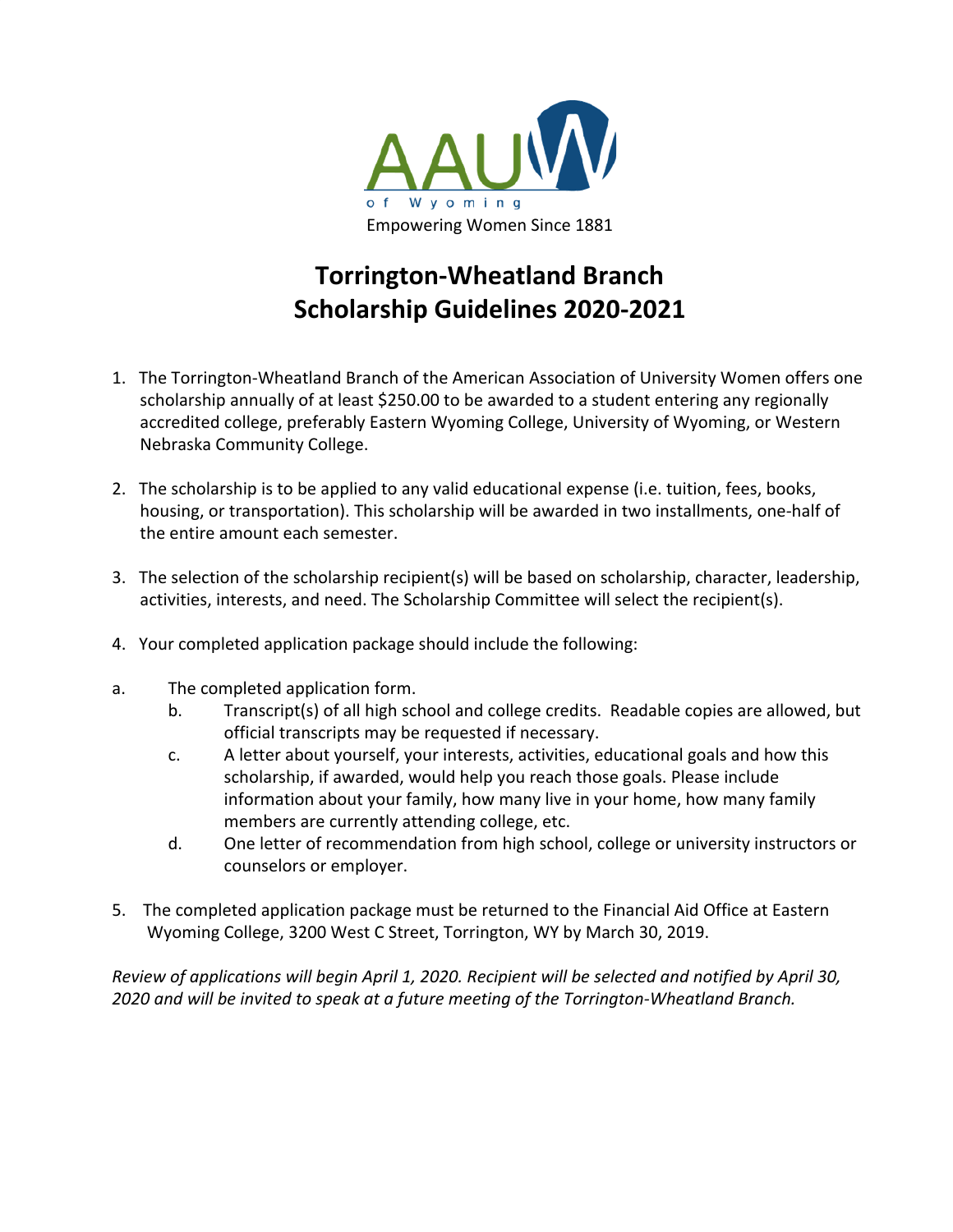

**Torrington-Wheatland Branch Scholarship Application for Fall 2020 and Spring 2021**

| Name:                                                                                                                                                                              |       |
|------------------------------------------------------------------------------------------------------------------------------------------------------------------------------------|-------|
| Address:                                                                                                                                                                           |       |
|                                                                                                                                                                                    | State |
|                                                                                                                                                                                    |       |
| <b>Email address</b>                                                                                                                                                               |       |
| Name of high school from which you graduated                                                                                                                                       |       |
| Date of high school graduation or date of high school equivalency (GED/HiSET/TASC)                                                                                                 |       |
| List all colleges/universities attended and dates (use additional sheet of paper if necessary):                                                                                    |       |
|                                                                                                                                                                                    | Date  |
|                                                                                                                                                                                    | Date  |
| College or university where you will be attending in 2019-20                                                                                                                       |       |
| Address of college or university                                                                                                                                                   |       |
| Have you applied and been accepted by this college/university? Yes ____________<br>No                                                                                              |       |
| What degree are you seeking (e.g. AA, BS, MBA)                                                                                                                                     |       |
| List college major(s) or program of study                                                                                                                                          |       |
| If you are going to be continuing your studies in a professional program such as education, nursing,<br>physical therapy, etc., have you been accepted into this specific program? |       |
|                                                                                                                                                                                    |       |
|                                                                                                                                                                                    |       |

Applicant's signature \_\_\_\_\_\_\_\_\_\_\_\_\_\_\_\_\_\_\_\_\_\_\_\_\_\_\_\_\_\_\_\_\_\_\_\_\_\_\_ Date